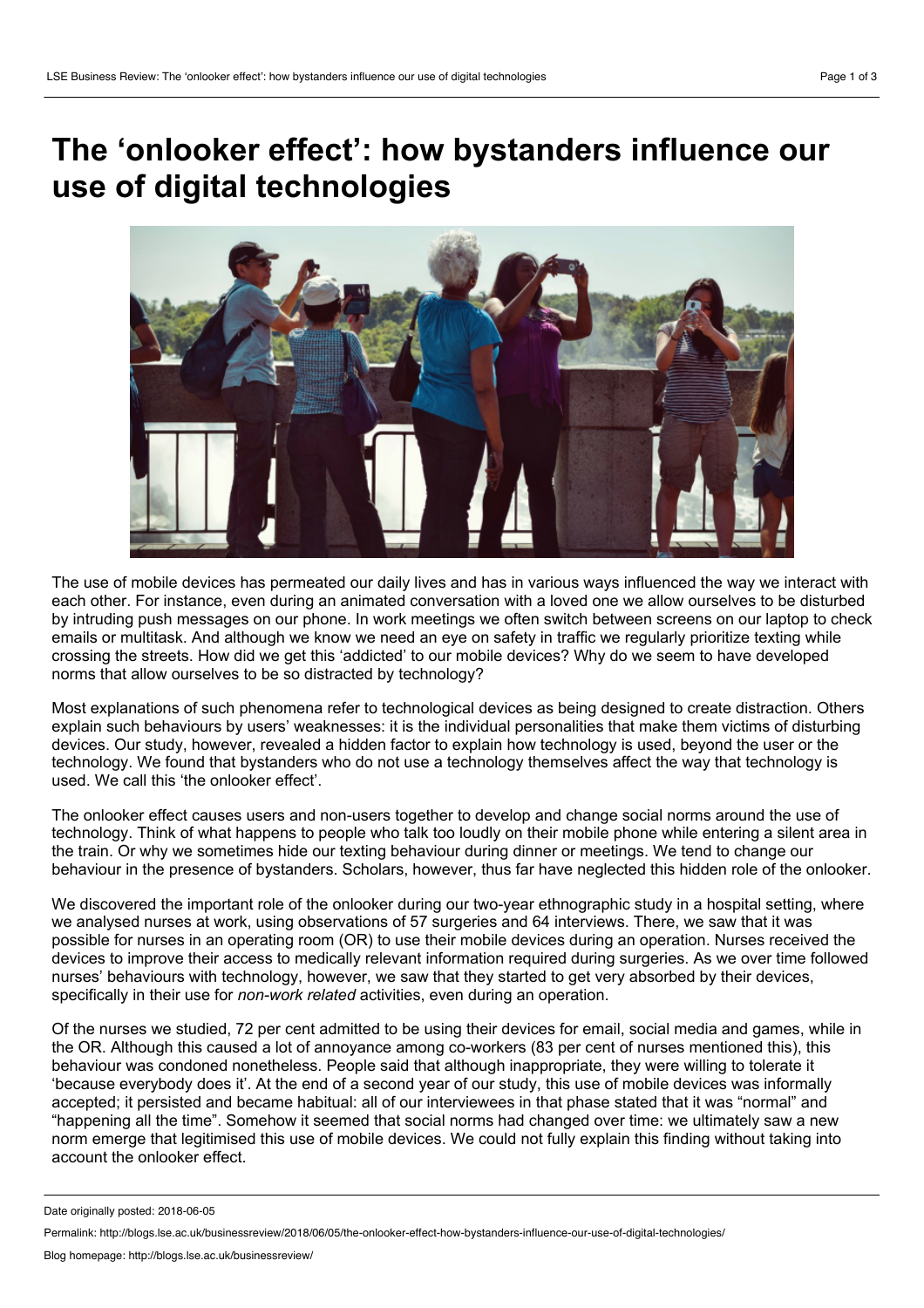The initial explanation came from the division of labour in the OR, where the nurses are divided into scrub and non sterile ones. A scrub nurse would be required to directly assist the surgeon, while the non-sterile nurse was required to support the other by handing over materials, but in practice was "on stand-by" and had lots of idle time. The mobile device offered a solution to boredom during lengthy operations for the non-sterile nurses. Being scrubbed and unable to use the technology themselves, sterile nurses are onlookers to those who use the devices. As onlookers, those scrub nurses were able to exert influence on how the other nurses used their mobile technology. The users were very much aware of the "onlookers" being unhappy about them being distracted, and subsequently adapted their use to this. On the one hand, they started using their devices in a more "hidden" way (e.g., keeping them under the table), while on the other hand, they more actively signaled that they were paying attention to the surgery.

One important reason for this influence of onlookers is the fact that each nurse sometimes acts as a scrub nurse, and sometimes as a stand-by nurse. In other words, they know from experience what a stand-by nurse would typically use the mobile device for. It was thus partly in their own interest to somehow make this use of the mobile device acceptable. Also, it was difficult for the onlookers to see exactly what the stand-by nurse was doing on the device at a certain moment – they might be using it for checking information relevant to the surgery. Consequently, they could not easily reprimand the users in a very explicit way.

For example, during the 57 surgeries we observed, all of the "stand-by" nurses were absorbed in their devices, but only in three cases were they directly reprimanded by the scrub nurse. Thus, a pattern of use emerged that we label<br>"legitimised hypocrisy": in spite of the official norm, using the mobile device was seen as acceptable as hidden from others and caused only minimal disturbance to the surgical procedure.

In our study, the role of "others" was the missing link to explain why the non-work related use of mobile devices could persist in the OR. So far, literature had emphasised the users of technology. For example, studies focus on how the use of these devices can for instance lead to problems in work-life boundaries, or create smartphone addiction. There is only very limited attention in previous research for how "*others*" – i.e., those in close proximity to a user, who are not using that technology themselves – influence our use of [technology.](https://www.tandfonline.com/doi/abs/10.1080/00909880903483599) We could build on insights from Leonardi et al. (2010) for example, who showed that employees who are allowed to work from home took imagined perceptions of 'others' into account in deciding how to use technology, for instance by pretending to appear busy with work while in fact doing laundry or playing with kids.

So what can we learn from this study for understanding technology use in society? The hospital setting allows us to see distraction by technology in an extreme form: nurses *cannot* be distracted during their work in an operating room as they need to help doctors save lives. Still, it occurred and this was greatly because of the influence of onlookers. In contrast to common technologically deterministic explanations, our study showed that even the strongest social norms can be adapted to accommodate technology – not only through users' own behaviours, but with considerable participation of those in close proximity to them: the onlookers. In the age of lively debates about how technology impacts society, work and life, we show that to understand its impact we need to study the micro-context of interaction between users, technology *and* third actors. Only this will allow us to better understand how technology impacts social norms and ultimately design better technologies.

## ♣♣♣

## *Notes:*

- This blog post is based on the authors' paper Through the Eves of Others: How Onlookers Shape the Use of *[Technology](https://misq.org/skin/frontend/default/misq/pdf/appendices/2017/V41I4Appendices/07_13068_RA_Sergeeva.pdf) at Work, MIS Quarterly*
- The post gives the views of its authors, not the position of LSE Business Review or the London School of *Economics.*
- *Featured image credit: [Photo](https://pixabay.com/nl/mensen-mannen-vrouwen-muur-2598828/) by [StockSnap](https://pixabay.com/nl/users/StockSnap-894430/), under a [CC0](https://pixabay.com/nl/service/terms/#usage) licence*
- *When you leave a comment, you're agreeing to our [Comment](http://blogs.lse.ac.uk/businessreview/comment-policy/) Policy*

Date originally posted: 2018-06-05

Permalink: http://blogs.lse.ac.uk/businessreview/2018/06/05/the-onlooker-effect-how-bystanders-influence-our-use-of-digital-technologies/